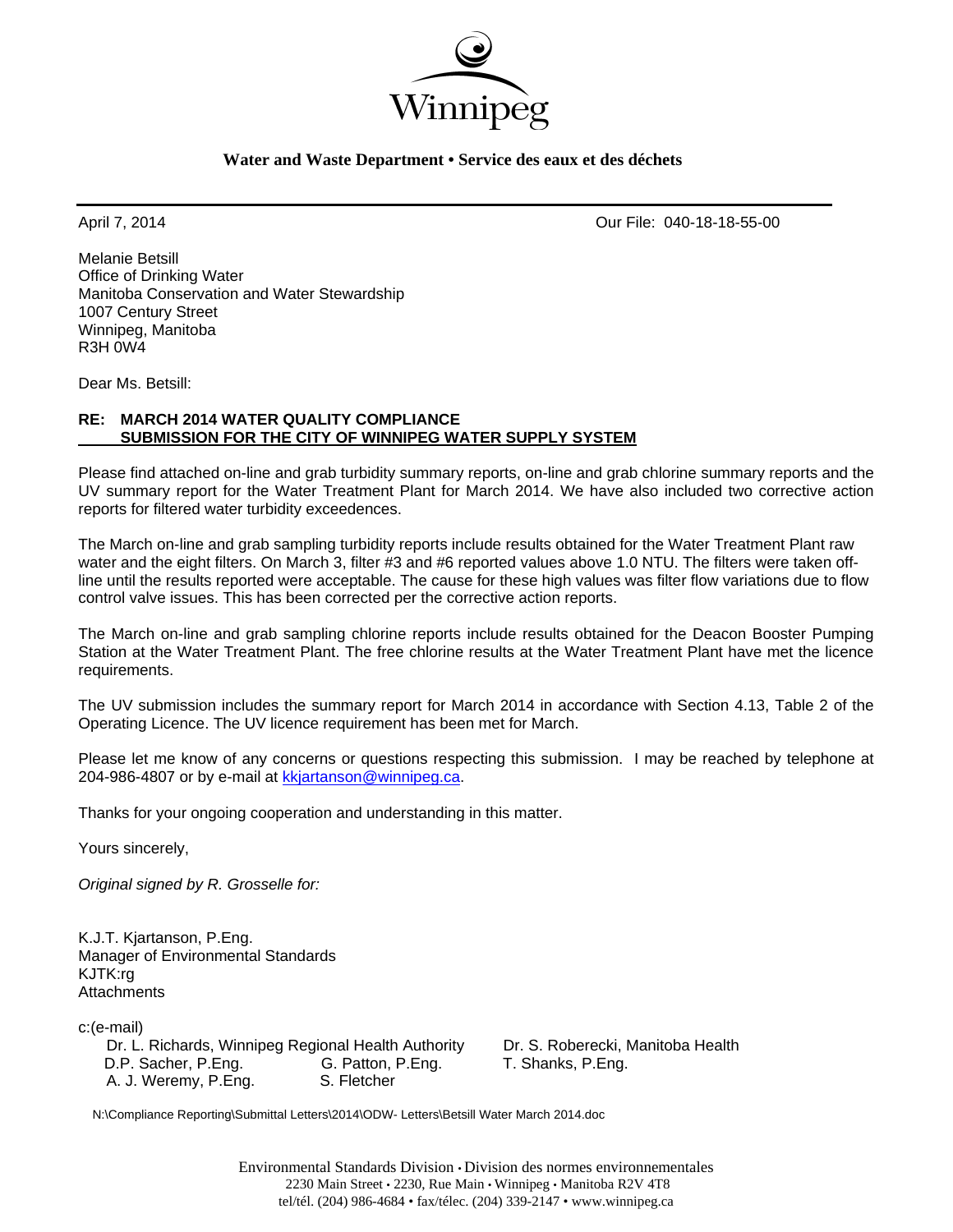

### **CITY OF WINNIPEG**  $\mathbf{in}$   $\mathbf{\alpha}$  WATER AND WASTE DEPARTMENT ENVIRONMENTAL STANDARDS DIVISION

| WATER TREATMENT PLANT CHLORINE GRAB MONITORING REPORT |                                                                                           |                                 |                                |                                 |  |  |  |  |
|-------------------------------------------------------|-------------------------------------------------------------------------------------------|---------------------------------|--------------------------------|---------------------------------|--|--|--|--|
| Water System Code: 252.00                             | <b>Deacon Booster Pumping</b><br><b>Deacon Booster Pumping</b><br><b>Station Branch 2</b> |                                 |                                |                                 |  |  |  |  |
| Licence No. PWS-09-412 A                              |                                                                                           | <b>Station Branch 1</b>         |                                |                                 |  |  |  |  |
| <b>Date</b>                                           | <b>Free Chlorine</b><br>(mg/L)                                                            | <b>Total Chlorine</b><br>(mg/L) | <b>Free Chlorine</b><br>(mg/L) | <b>Total Chlorine</b><br>(mg/L) |  |  |  |  |
| 01-Mar-2014                                           | <b>NA</b>                                                                                 | <b>NA</b>                       | <b>NA</b>                      | NA.                             |  |  |  |  |
| 02-Mar-2014                                           | <b>NA</b>                                                                                 | <b>NA</b>                       | <b>NA</b>                      | <b>NA</b>                       |  |  |  |  |
| 03-Mar-2014                                           | 1.12                                                                                      | 1.34                            | 1.18                           | 1.29                            |  |  |  |  |
| 04-Mar-2014                                           | 1.09                                                                                      | 1.29                            | 1.08                           | 1.29                            |  |  |  |  |
| 05-Mar-2014                                           | 1.18                                                                                      | 1.38                            | 1.16                           | 1.36                            |  |  |  |  |
| 06-Mar-2014                                           | 1.16                                                                                      | 1.37                            | 1.20                           | 1.39                            |  |  |  |  |
| 07-Mar-2014                                           | 1.17                                                                                      | 1.39                            | 1.19                           | 1.39                            |  |  |  |  |
| 08-Mar-2014                                           | <b>NA</b>                                                                                 | <b>NA</b>                       | <b>NA</b>                      | <b>NA</b>                       |  |  |  |  |
| 09-Mar-2014                                           | <b>NA</b>                                                                                 | <b>NA</b>                       | <b>NA</b>                      | <b>NA</b>                       |  |  |  |  |
| 10-Mar-2014                                           | 1.04                                                                                      | 1.26                            | 1.04                           | 1.24                            |  |  |  |  |
| 11-Mar-2014                                           | 1.19                                                                                      | 1.30                            | 1.06                           | 1.27                            |  |  |  |  |
| 12-Mar-2014                                           | 1.12                                                                                      | 1.25                            | 1.17                           | 1.27                            |  |  |  |  |
| 13-Mar-2014                                           | 1.07                                                                                      | 1.21                            | 1.06                           | 1.26                            |  |  |  |  |
| 14-Mar-2014                                           | 1.11                                                                                      | 1.22                            | 1.09                           | 1.25                            |  |  |  |  |
| 15-Mar-2014                                           | <b>NA</b>                                                                                 | <b>NA</b>                       | <b>NA</b>                      | <b>NA</b>                       |  |  |  |  |
| 16-Mar-2014                                           | <b>NA</b>                                                                                 | <b>NA</b>                       | <b>NA</b>                      | <b>NA</b>                       |  |  |  |  |
| 17-Mar-2014                                           | 1.02                                                                                      | 1.26                            | 1.09                           | 1.31                            |  |  |  |  |
| 18-Mar-2014                                           | 1.10                                                                                      | 1.29                            | 1.04                           | 1.27                            |  |  |  |  |
| 19-Mar-2014                                           | 0.99                                                                                      | 1.20                            | 0.99                           | 1.20                            |  |  |  |  |
| 20-Mar-2014                                           | 1.00                                                                                      | 1.16                            | 1.01                           | 1.25                            |  |  |  |  |
| 21-Mar-2014                                           | 1.18                                                                                      | 1.30                            | 1.10                           | 1.32                            |  |  |  |  |
| 22-Mar-2014                                           | <b>NA</b>                                                                                 | <b>NA</b>                       | <b>NA</b>                      | <b>NA</b>                       |  |  |  |  |
| 23-Mar-2014                                           | <b>NA</b>                                                                                 | <b>NA</b>                       | <b>NA</b>                      | <b>NA</b>                       |  |  |  |  |
| 24-Mar-2014                                           | 1.07                                                                                      | 1.31                            | 1.24                           | 1.34                            |  |  |  |  |
| 25-Mar-2014                                           | 1.06                                                                                      | 1.22                            | 1.08                           | 1.25                            |  |  |  |  |
| 26-Mar-2014                                           | 1.03                                                                                      | 1.23                            | 1.05                           | 1.26                            |  |  |  |  |
| 27-Mar-2014                                           | 1.01                                                                                      | 1.12                            | 1.11                           | 1.27                            |  |  |  |  |
| 28-Mar-2014                                           | 1.07                                                                                      | 1.20                            | 1.01                           | 1.21                            |  |  |  |  |
| 29-Mar-2014                                           | <b>NA</b>                                                                                 | <b>NA</b>                       | <b>NA</b>                      | <b>NA</b>                       |  |  |  |  |
| 30-Mar-2014                                           | <b>NA</b>                                                                                 | <b>NA</b>                       | <b>NA</b>                      | NA                              |  |  |  |  |
| 31-Mar-2014                                           | 0.98                                                                                      | 1.22                            | 1.02                           | 1.21                            |  |  |  |  |
| Total number of measurements taken, A:                | 21                                                                                        |                                 | 21                             |                                 |  |  |  |  |
| Chlorine Standard for Monitoring Location (mg/L):     | 0.50                                                                                      |                                 | 0.50                           |                                 |  |  |  |  |
| Number of measurements meeting standard, B:           | 21                                                                                        |                                 | 21                             |                                 |  |  |  |  |
| Compliance with Chlorine Standard, C= B/A X 100%:     | 100%                                                                                      |                                 | 100%                           |                                 |  |  |  |  |

NS: No Sample NA: Not Analyzed OL: Off-Line

 $Comments:$ 

| <b>Report Compiled By:</b> | K. Wazny |  |
|----------------------------|----------|--|
|                            |          |  |

**Approved in LIMS By: S. Fletcher/A. Vanderstel**

Date Approved: 7-Apr-14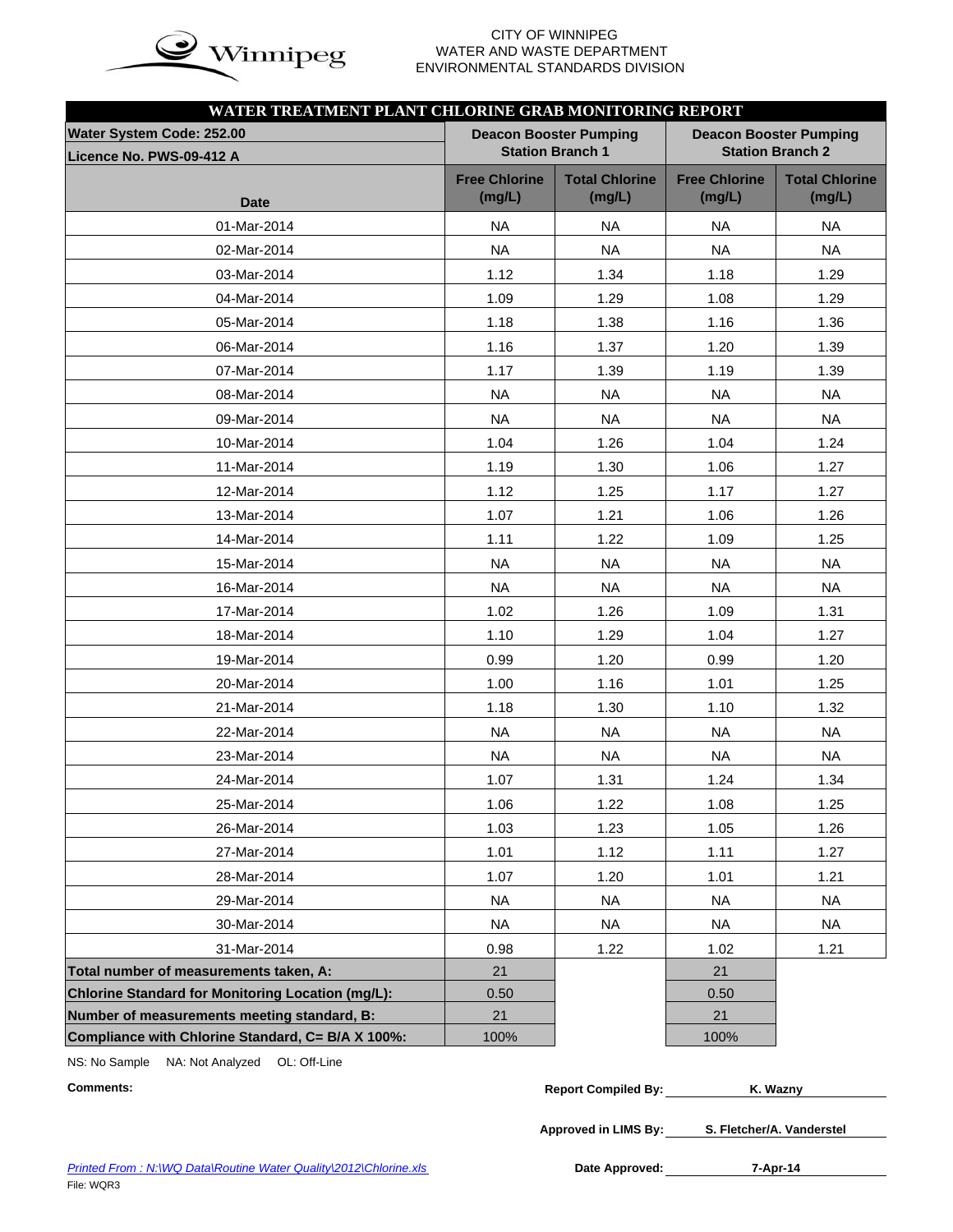

**City of Winnipeg**

Water and Waste Department Water Services

## WATER TREATMENT PLANT FREE CHLORINE ON-LINE MONITORING REPORT Deacon Booster Pumping Station

Water System Code: **252.00** Licence Number: **PWS-09-412 A** Report Created: 01 April 2014 Report Period: Report Period:

March 2014

|                                             |                                      |         | <b>BRANCH1</b> | <b>BRANCH2</b> |         |  |  |
|---------------------------------------------|--------------------------------------|---------|----------------|----------------|---------|--|--|
|                                             |                                      |         | [mg/L]         |                | [mg/L]  |  |  |
|                                             | Date                                 | Average | Minimum        | Average        | Minimum |  |  |
|                                             | 01/03/2014                           | 1.09    | 0.86           | 1.13           | 1.07    |  |  |
|                                             | 02/03/2014                           | 1.12    | 0.97           | 1.17           | 1.11    |  |  |
|                                             | 03/03/2014                           | 1.05    | 0.87           | 1.06           | 0.96    |  |  |
|                                             | 04/03/2014                           | 1.01    | 0.81           | 0.99           | 0.93    |  |  |
|                                             | 05/03/2014                           | 1.01    | 0.75           | 1.06           | 0.98    |  |  |
|                                             | 06/03/2014                           | 1.11    | 0.91           | 1.13           | 1.03    |  |  |
|                                             | 07/03/2014                           | 1.14    | 0.97           | 1.14           | 1.08    |  |  |
|                                             | 08/03/2014                           | 1.11    | 1.00           | 1.10           | 1.04    |  |  |
|                                             | 09/03/2014                           | 1.07    | 0.91           | 1.06           | 1.02    |  |  |
|                                             | 10/03/2014                           | 1.00    | 0.84           | 1.04           | 0.96    |  |  |
|                                             | 11/03/2014                           | 1.00    | 0.85           | 1.05           | 0.99    |  |  |
|                                             | 12/03/2014                           | 1.07    | 0.94           | 1.04           | 1.00    |  |  |
|                                             | 13/03/2014                           | 1.16    | 0.98           | 1.01           | 0.93    |  |  |
|                                             | 14/03/2014                           | 1.10    | 0.96           | 1.04           | 0.97    |  |  |
|                                             | 15/03/2014                           | 1.19    | 1.07           | 1.07           | 1.01    |  |  |
|                                             | 16/03/2014                           | 1.09    | 0.93           | 1.08           | 0.99    |  |  |
|                                             | 17/03/2014                           | 1.04    | 0.87           | 1.02           | 0.97    |  |  |
|                                             | 18/03/2014                           | 1.04    | 0.79           | 1.16           | 0.94    |  |  |
|                                             | 19/03/2014                           | 1.02    | 0.77           | 1.03           | 0.84    |  |  |
|                                             | 20/03/2014                           | 0.75    | 0.60           | 0.87           | 0.76    |  |  |
|                                             | 21/03/2014                           | 1.06    | 0.81           | 1.07           | 0.92    |  |  |
|                                             | 22/03/2014                           | 0.96    | 0.87           | 1.02           | 0.94    |  |  |
|                                             | 23/03/2014                           | 1.01    | 0.90           | 1.05           | 0.96    |  |  |
|                                             | 24/03/2014                           | 1.06    | 0.92           | 1.08           | 0.99    |  |  |
|                                             | 25/03/2014                           | 1.00    | 0.86           | 1.04           | 0.93    |  |  |
|                                             | 26/03/2014                           | 0.95    | 0.82           | 1.02           | 0.94    |  |  |
|                                             | 27/03/2014                           | 0.84    | 0.76           | 0.93           | 0.85    |  |  |
|                                             | 28/03/2014                           | 0.82    | 0.71           | 0.90           | 0.79    |  |  |
|                                             | 29/03/2014                           | 0.97    | 0.77           | 1.04           | 0.87    |  |  |
|                                             | 30/03/2014                           | 1.01    | 0.86           | 1.05           | 0.89    |  |  |
|                                             | 31/03/2014                           | 1.08    | 0.92           | 1.08           | 0.96    |  |  |
|                                             |                                      |         |                |                |         |  |  |
|                                             | Total Number of Measurements, A:     |         | 21528          |                | 21526   |  |  |
|                                             | Minimum Free Chlorine Standard:      |         | 0.50           |                | 0.50    |  |  |
| Number of Measurements Meeting Standard, B: |                                      |         | 21528          |                | 21526   |  |  |
|                                             | COMPLIANCE, $C = B/A \times 100\%$ : |         | 100            |                | 100     |  |  |

File Path: N:\Water Treatment Branch\Administration\Reports\Regulatory Submissions\Chlorine\2014\03-March

Submitted By (Print): D.Merredew

Signature: Original signed by D.Merredew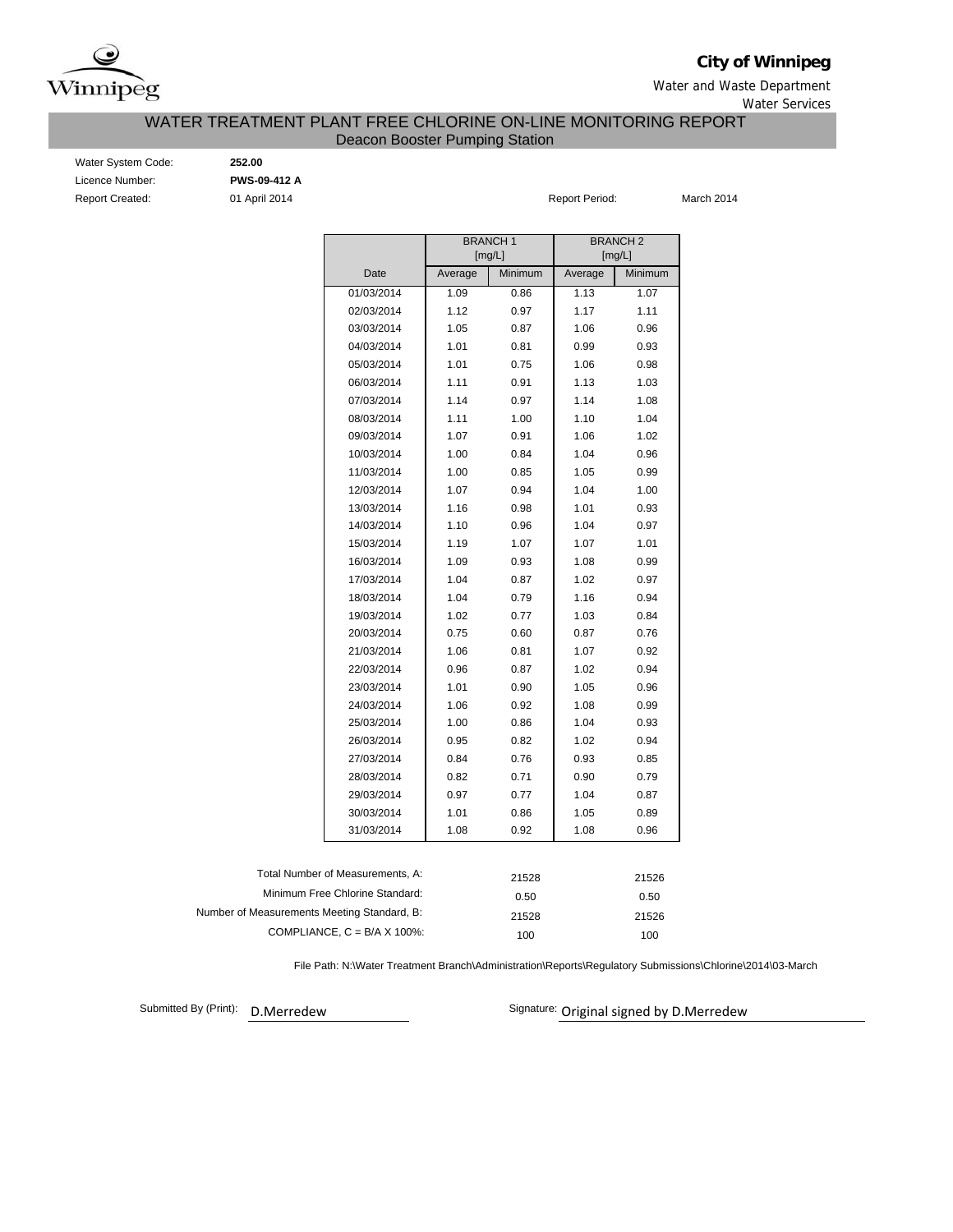

### CITY OF WINNIPEG WATER AND WASTE DEPARTMENT ENVIRONMENTAL STANDARDS DIVISION

## **WATER TREATMENT PLANT TURBIDITY GRAB MONITORING REPORT**

| Water System Code: 252.00                                |                  | <b>Turbidity (NTU)</b> |                        |                     |                        |              |                     |                 |           |  |  |  |
|----------------------------------------------------------|------------------|------------------------|------------------------|---------------------|------------------------|--------------|---------------------|-----------------|-----------|--|--|--|
| Licence No. PWS-09-412 A                                 |                  |                        |                        |                     |                        |              |                     |                 |           |  |  |  |
| <b>Date</b>                                              | <b>Raw Water</b> | Filter 1               | <b>Filter 2</b>        | Filter <sub>3</sub> | Filter 4               | Filter 5     | Filter <sub>6</sub> | <b>Filter 7</b> | Filter 8  |  |  |  |
| 01-Mar-2014                                              | <b>NA</b>        | <b>NA</b>              | <b>NA</b>              | <b>NA</b>           | <b>NA</b>              | <b>NA</b>    | <b>NA</b>           | OL              | <b>NA</b> |  |  |  |
| 02-Mar-2014                                              | <b>NA</b>        | <b>NA</b>              | <b>NA</b>              | <b>NA</b>           | <b>NA</b>              | <b>NA</b>    | <b>NA</b>           | OL              |           |  |  |  |
| 03-Mar-2014                                              | 0.22             | 0.12                   | 0.15                   | 0.11                | 0.10                   | 0.13         | 0.07                | OL              | 0.17      |  |  |  |
| 04-Mar-2014                                              | 0.30             | 0.14                   | 0.13                   | 0.19                | 0.19                   | 0.09         | 0.12                | OL              | 0.14      |  |  |  |
| 05-Mar-2014                                              | 0.25             | 0.14                   | 0.18                   | 0.14                | 0.15                   | 0.13         | 0.13                | 0.16            |           |  |  |  |
| 06-Mar-2014                                              | 0.23             | 0.09                   | 0.11                   | 0.18                | 0.18                   | 0.12         | 0.12                | OL              | 0.13      |  |  |  |
| 07-Mar-2014                                              | 0.22             | 0.09                   | 0.13                   | 0.11                | 0.10                   | 0.12<br>0.10 |                     | OL              | 0.17      |  |  |  |
| 08-Mar-2014                                              | <b>NA</b>        | <b>NA</b>              | <b>NA</b>              | <b>NA</b>           | <b>NA</b>              | <b>NA</b>    | <b>NA</b>           |                 | <b>NA</b> |  |  |  |
| 09-Mar-2014                                              | <b>NA</b>        | <b>NA</b>              | <b>NA</b>              | <b>NA</b>           | <b>NA</b>              | <b>NA</b>    | <b>NA</b>           | <b>NA</b>       | <b>NA</b> |  |  |  |
| 10-Mar-2014                                              | 0.33             | 0.11                   | 0.13                   | 0.16                | 0.12                   | 0.12         | 0.14                | 0.12            | 0.18      |  |  |  |
| 11-Mar-2014                                              | 0.34             | 0.14                   | 0.12                   | 0.16                | 0.18                   | 0.26         | 0.13                | 0.17            | 0.17      |  |  |  |
| 12-Mar-2014                                              | 0.29             | 0.26                   | 0.16                   | 0.17                | 0.13                   | 0.13         | 0.14                | 0.12            | 0.10      |  |  |  |
| 13-Mar-2014                                              | 0.24             | 0.11                   | 0.09                   | 0.13                | 0.09                   | 0.11         | 0.17                | 0.13            | 0.16      |  |  |  |
| 14-Mar-2014                                              | 0.24             | 0.10                   | 0.10                   | 0.23                | 0.18                   | 0.13         | 0.10                | 0.14            | 0.13      |  |  |  |
| 15-Mar-2014                                              | <b>NA</b>        | <b>NA</b>              | <b>NA</b><br><b>NA</b> |                     | <b>NA</b><br><b>NA</b> |              | <b>NA</b>           | <b>NA</b>       | OL        |  |  |  |
| 16-Mar-2014                                              | <b>NA</b>        | <b>NA</b>              | <b>NA</b>              | <b>NA</b>           | <b>NA</b>              | <b>NA</b>    | <b>NA</b>           | <b>NA</b>       | OL        |  |  |  |
| 17-Mar-2014                                              | 0.30             | 0.12                   | 0.15                   | 0.13                | 0.13                   | 0.13         | 0.14                | 0.15            | 0.11      |  |  |  |
| 18-Mar-2014                                              | 0.37             | 0.10                   | 0.11                   | 0.11<br>0.13        |                        | 0.17         | 0.14                | 0.09            | 0.15      |  |  |  |
| 19-Mar-2014                                              | 0.45             | 0.09                   | 0.09                   | 0.16<br>0.11        |                        | 0.13         | 0.09                | 0.11            | 0.14      |  |  |  |
| 20-Mar-2014                                              | 0.49             | 0.13                   | 0.11                   | OL                  | 0.17                   | 0.09         | 0.13                | 0.14            | 0.17      |  |  |  |
| 21-Mar-2014                                              | 0.66             | 0.18                   | 0.21                   | 0.21                | 0.21                   | 0.16         | 0.19                | 0.15            | 0.17      |  |  |  |
| 22-Mar-2014                                              | <b>NA</b>        | <b>NA</b>              | <b>NA</b>              | <b>NA</b>           | <b>NA</b>              | <b>NA</b>    | <b>NA</b>           | <b>NA</b>       | <b>NA</b> |  |  |  |
| 23-Mar-2014                                              | <b>NA</b>        | <b>NA</b>              | <b>NA</b>              | <b>NA</b>           | <b>NA</b>              | <b>NA</b>    | <b>NA</b>           | <b>NA</b>       | <b>NA</b> |  |  |  |
| 24-Mar-2014                                              | 0.76             | 0.08                   | 0.11                   | 0.12                | 0.14                   | 0.13         | 0.09                | 0.17            | 0.18      |  |  |  |
| 25-Mar-2014                                              | 0.44             | 0.20                   | 0.16                   | 0.09                | 0.10                   | 0.11         | 0.11                | 0.10            | 0.18      |  |  |  |
| 26-Mar-2014                                              | 0.38             | 0.09                   | 0.09                   | 0.12                | 0.10                   | 0.13         | 0.11                | 0.12            | 0.16      |  |  |  |
| 27-Mar-2014                                              | 0.35             | 0.09                   | 0.09                   | 0.13                | 0.14<br>0.11           |              | 0.09                | 0.14            | 0.12      |  |  |  |
| 28-Mar-2014                                              | 0.34             | 0.16                   | 0.09                   | 0.12                | 0.12                   | 0.14<br>0.14 |                     | 0.13            | 0.19      |  |  |  |
| 29-Mar-2014                                              | <b>NA</b>        | NA                     | NA                     | NA.                 | NA.                    | NA           | NA                  | NA.             | NA        |  |  |  |
| 30-Mar-2014                                              | NA               | <b>NA</b>              | <b>NA</b>              | <b>NA</b>           | NA                     | NA.          | NA                  | NA              | <b>NA</b> |  |  |  |
| 31-Mar-2014                                              | 0.35             | 0.12                   | 0.06                   | 0.14                | 0.11                   | 0.07         | 0.08                | 0.11            | 0.14      |  |  |  |
| Total number of measurements taken, A:                   |                  | 21                     | 21                     | 20                  | 21                     | 21           | 21                  | 16              | 21        |  |  |  |
| <b>Turbidity Standard for Monitoring Location (NTU):</b> | 0.30             | 0.30                   | 0.30                   | 0.30                | 0.30                   | 0.30         | 0.30                | 0.30            |           |  |  |  |
| Number of measurements meeting standard, B:              | 21               | 21                     | $20\,$                 | 21                  | 21                     | 21           | 16                  | 21              |           |  |  |  |
| Compliance with Turbidity Standard, C= B/A X 100%:       | 100%             | 100%                   | 100%                   | 100%                | 100%                   | 100%         | 100%                | 100%            |           |  |  |  |

NS: No Sample NA: Not Analyzed OL: Off-Line

From February 4 to March 8, filter 7 was taken out of service pending repair. On February 15 and 16, filter 8 was offline due to flow valve maintenance and repair issues on the filter.

Printed From : N:\WQ Data\Routine Water Quality\2012\Turbidity.xls File: WQR3

**Approved in LIMS By: S. Fletcher/A. Vanderstel**

Date Approved: 7-Apr-14

**Comments: Report Compiled By: K. Wazny**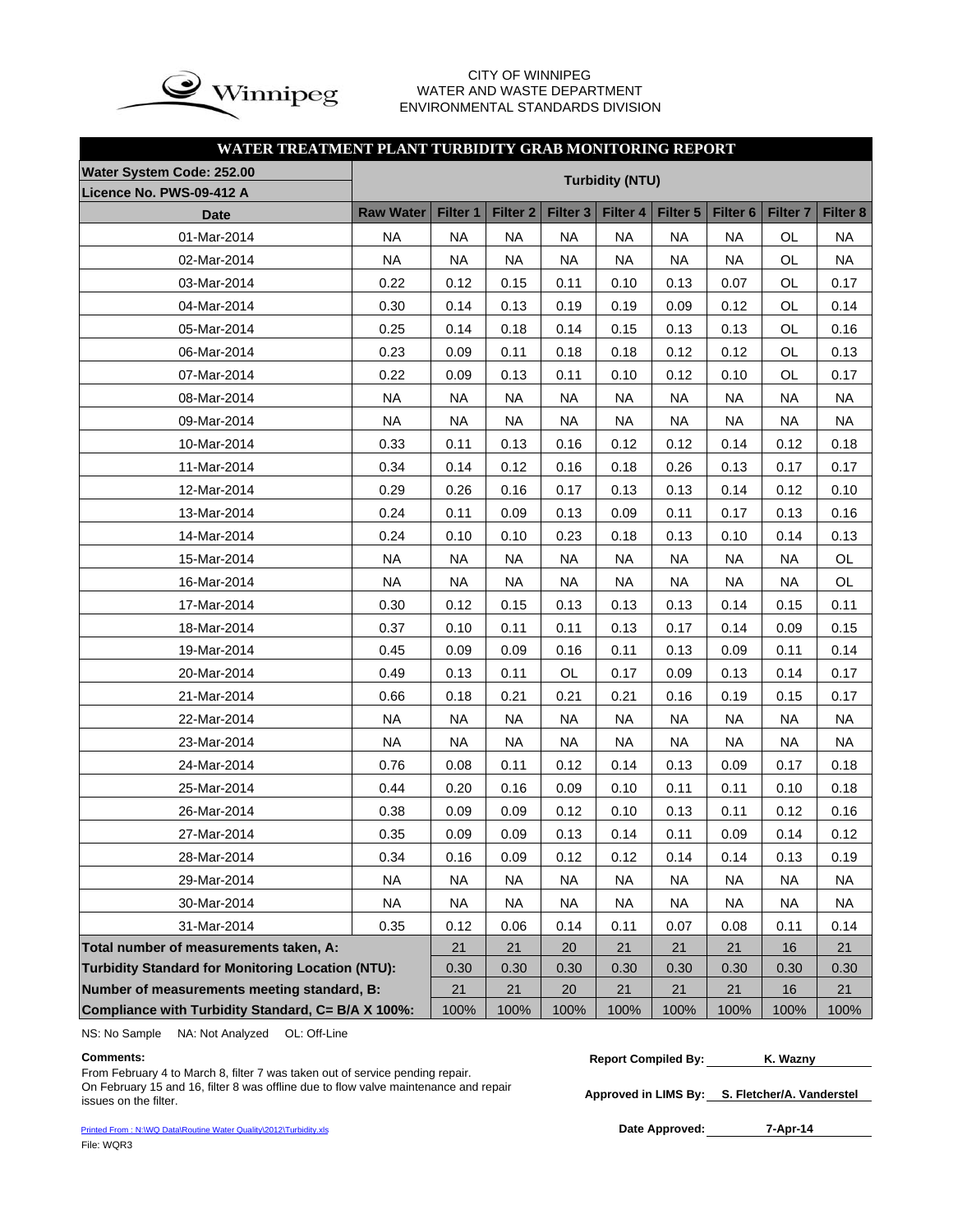

### **CITY OF WINNIPEG**WATER AND WASTE DEPARTMENT

## WATER TREATMENT PLANT TURBIDITY ON-LINE MONITORING REPORT WATER SERVICES

|                                                                                                                                          | March 2014 Turbidity (NTU) |      |                        |      |                        |      |                        |      |                        |      |                        |      |                        |           |                        |           |                        |
|------------------------------------------------------------------------------------------------------------------------------------------|----------------------------|------|------------------------|------|------------------------|------|------------------------|------|------------------------|------|------------------------|------|------------------------|-----------|------------------------|-----------|------------------------|
|                                                                                                                                          | Raw                        |      | Filter #1<br>Filter #2 |      | Filter #3<br>Filter #4 |      |                        |      | Filter #6<br>Filter #5 |      |                        |      | Filter #7              |           |                        |           |                        |
| Date                                                                                                                                     | Avg                        | Avg  | Max                    | Avg  | Max                    | Avg  | Max                    | Avg  | Max                    | Avg  | Max                    | Avg  | Max                    | Avg       | Max                    | Avg       | Max                    |
| 1/03/2014                                                                                                                                | 0.29                       | 0.04 | 0.07                   | 0.00 | 0.02                   | 0.01 | 0.22                   | 0.03 | 0.18                   | 0.01 | 0.05                   | 0.01 | 0.04                   | OL        | OL                     | 0.02      | 0.40                   |
| 2/03/2014                                                                                                                                | 0.28                       | 0.05 | 0.08                   | 0.01 | 0.03                   | 0.01 | 0.05                   | 0.03 | 0.09                   | 0.02 | 0.04                   | 0.02 | 0.08                   | <b>OL</b> | <b>OL</b>              | 0.02      | 0.19                   |
| 3/03/2014                                                                                                                                | 0.28                       | 0.05 | 0.12                   | 0.02 | 0.07                   | 0.04 | 1.28                   | 0.05 | 0.17                   | 0.03 | 0.14                   | 0.04 | 1.16                   | OL        | OL                     | 0.04      | 0.29                   |
| 4/03/2014                                                                                                                                | 0.28                       | 0.07 | 0.15                   | 0.04 | 0.09                   | 0.02 | 0.11                   | 0.05 | 0.12                   | 0.04 | 0.10                   | 0.04 | 0.08                   | <b>OL</b> | <b>OL</b>              | 0.02      | 0.10                   |
| 5/03/2014                                                                                                                                | 0.28                       | 0.07 | 0.15                   | 0.04 | 0.11                   | 0.03 | 0.05                   | 0.05 | 0.13                   | 0.04 | 0.09                   | 0.04 | 0.11                   | OL        | OL                     | 0.01      | 0.03                   |
| 6/03/2014                                                                                                                                | 0.27                       | 0.06 | 0.14                   | 0.04 | 0.11                   | 0.03 | 0.12                   | 0.04 | 0.07                   | 0.05 | 0.07                   | 0.04 | 0.12                   | <b>OL</b> | <b>OL</b>              | 0.02      | 0.15                   |
| 7/03/2014                                                                                                                                | 0.27                       | 0.06 | 0.19                   | 0.04 | 0.06                   | 0.03 | 0.13                   | 0.06 | 0.12                   | 0.04 | 0.12                   | 0.04 | 0.12                   | OL        | OL                     | 0.03      | 0.12                   |
| 8/03/2014                                                                                                                                | 0.27                       | 0.07 | 0.10                   | 0.05 | 0.12                   | 0.03 | 0.05                   | 0.03 | 0.13                   | 0.03 | 0.10                   | 0.04 | 0.06                   | 0.04      | 0.10                   | 0.02      | 0.26                   |
| 9/03/2014                                                                                                                                | 0.27                       | 0.05 | 0.15                   | 0.03 | 0.12                   | 0.05 | 0.14                   | 0.04 | 0.08                   | 0.03 | 0.04                   | 0.04 | 0.12                   | 0.03      | 0.11                   | 0.03      | 0.07                   |
| 10/03/2014                                                                                                                               | 0.27                       | 0.04 | 0.11                   | 0.03 | 0.07                   | 0.03 | 0.17                   | 0.05 | 0.13                   | 0.03 | 0.09                   | 0.03 | 0.10                   | 0.03      | 0.06                   | 0.02      | 0.26                   |
| 11/03/2014                                                                                                                               | 0.27                       | 0.06 | 0.08                   | 0.05 | 0.11                   | 0.02 | 0.16                   | 0.05 | 0.11                   | 0.03 | 0.13                   | 0.03 | 0.07                   | 0.04      | 0.09                   | 0.03      | 0.21                   |
| 12/03/2014                                                                                                                               | 0.27                       | 0.06 | 0.17                   | 0.04 | 0.15                   | 0.06 | 0.16                   | 0.06 | 0.17                   | 0.03 | 0.12                   | 0.04 | 0.12                   | 0.03      | 0.14                   | 0.02      | 0.40                   |
| 13/03/2014                                                                                                                               | 0.27                       | 0.04 | 0.13                   | 0.03 | 0.11                   | 0.03 | 0.13                   | 0.05 | 0.09                   | 0.03 | 0.10                   | 0.04 | 0.11                   | 0.02      | 0.05                   | 0.01      | 0.30                   |
| 14/03/2014                                                                                                                               | 0.27                       | 0.04 | 0.09                   | 0.03 | 0.06                   | 0.05 | 0.31                   | 0.03 | 0.17                   | 0.02 | 0.08                   | 0.05 | 0.28                   | 0.04      | 0.21                   | 0.07      | 0.26                   |
| 15/03/2014                                                                                                                               | 0.27                       | 0.05 | 0.07                   | 0.03 | 0.10                   | 0.03 | 0.13                   | 0.04 | 0.11                   | 0.02 | 0.08                   | 0.03 | 0.05                   | 0.04      | 0.26                   | <b>OL</b> | OL                     |
| 16/03/2014                                                                                                                               | 0.27                       | 0.05 | 0.11                   | 0.03 | 0.09                   | 0.02 | 0.05                   | 0.04 | 0.11                   | 0.02 | 0.10                   | 0.04 | 0.12                   | 0.03      | 0.11                   | <b>OL</b> | <b>OL</b>              |
| 17/03/2014                                                                                                                               | 0.30                       | 0.05 | 0.11                   | 0.04 | 0.10                   | 0.03 | 0.22                   | 0.04 | 0.13                   | 0.03 | 0.06                   | 0.04 | 0.11                   | 0.03      | 0.12                   | 0.01      | 0.09                   |
| 18/03/2014                                                                                                                               | 0.41                       | 0.05 | 0.10                   | 0.03 | 0.09                   | 0.03 | 0.13                   | 0.05 | 0.07                   | 0.03 | 0.11                   | 0.03 | 0.13                   | 0.03      | 0.05                   | 0.02      | 0.16                   |
| 19/03/2014                                                                                                                               | 0.52                       | 0.05 | 0.13                   | 0.03 | 0.11                   | 0.03 | 0.11                   | 0.04 | 0.11                   | 0.03 | 0.10                   | 0.03 | 0.11                   | 0.04      | 0.09                   | 0.02      | 0.11                   |
| 20/03/2014                                                                                                                               | 0.74                       | 0.05 | 0.16                   | 0.05 | 0.16                   | 0.01 | 0.04                   | 0.03 | 0.12                   | 0.03 | 0.21                   | 0.05 | 0.42                   | 0.08      | 0.55                   | 0.04      | 0.26                   |
| 21/03/2014                                                                                                                               | 0.51                       | 0.05 | 0.15                   | 0.04 | 0.14                   | 0.06 | 0.35                   | 0.06 | 0.08                   | 0.03 | 0.18                   | 0.03 | 0.13                   | 0.04      | 0.06                   | 0.04      | 0.66                   |
| 22/03/2014                                                                                                                               | 0.49                       | 0.05 | 0.13                   | 0.02 | 0.14                   | 0.04 | 0.21                   | 0.04 | 0.11                   | 0.03 | 0.08                   | 0.03 | 0.08                   | 0.04      | 0.12                   | 0.02      | 0.18                   |
| 23/03/2014                                                                                                                               | 0.47                       | 0.05 | 0.09                   | 0.04 | 0.13                   | 0.05 | 0.42                   | 0.04 | 0.13                   | 0.02 | 0.08                   | 0.02 | 0.07                   | 0.03      | 0.13                   | 0.04      | 0.26                   |
| 24/03/2014                                                                                                                               | 0.45                       | 0.05 | 0.12                   | 0.03 | 0.09                   | 0.02 | 0.10                   | 0.04 | 0.10                   | 0.02 | 0.08                   | 0.03 | 0.06                   | 0.05      | 0.11                   | 0.05      | 0.30                   |
| 25/03/2014                                                                                                                               | 0.44                       | 0.06 | 0.12                   | 0.04 | 0.10                   | 0.03 | 0.06                   | 0.04 | 0.11                   | 0.03 | 0.06                   | 0.03 | 0.08                   | 0.04      | 0.11                   | 0.06      | 0.85                   |
| 26/03/2014                                                                                                                               | 0.42                       | 0.06 | 0.21                   | 0.04 | 0.19                   | 0.04 | 0.25                   | 0.06 | 0.22                   | 0.03 | 0.23                   | 0.03 | 0.20                   | 0.05      | 0.19                   | 0.05      | 0.47                   |
| 27/03/2014                                                                                                                               | 0.41                       | 0.05 | 0.19                   | 0.01 | 0.04                   | 0.02 | 0.33                   | 0.03 | 0.10                   | 0.02 | 0.07                   | 0.03 | 0.11                   | 0.03      | 0.11                   | 0.05      | 0.23                   |
| 28/03/2014                                                                                                                               | 0.40                       | 0.05 | 0.08                   | 0.00 | 0.05                   | 0.02 | 0.14                   | 0.02 | 0.09                   | 0.01 | 0.02                   | 0.04 | 0.05                   | 0.03      | 0.08                   | 0.05      | 0.17                   |
| 29/03/2014                                                                                                                               | 0.39                       | 0.05 | 0.11                   | 0.01 | 0.07                   | 0.02 | 0.50                   | 0.02 | 0.03                   | 0.02 | 0.07                   | 0.04 | 0.11                   | 0.02      | 0.09                   | 0.05      | 0.15                   |
| 30/03/2014                                                                                                                               | 0.38                       | 0.05 | 0.13                   | 0.00 | 0.01                   | 0.02 | 0.17                   | 0.03 | 0.09                   | 0.02 | 0.07                   | 0.02 | 0.11                   | 0.03      | 0.05                   | 0.04      | 0.06                   |
| 31/03/2014                                                                                                                               | 0.37                       | 0.05 | 0.06                   | 0.01 | 0.05                   | 0.01 | 0.05                   | 0.02 | 0.09                   | 0.01 | 0.02                   | 0.04 | 0.07                   | 0.02      | 0.09                   | 0.04      | 0.22                   |
| Total Number of Measurements Taken, A<br>Turbidity Standard for Monitoring Location (NTU):<br>Number of Measurements Meeting Standard, B |                            |      | 15199<br>0.30<br>15199 |      | 14181<br>0.30<br>14181 |      | 15192<br>0.30<br>15176 |      | 11578<br>0.30<br>11578 |      | 15747<br>0.30<br>15747 |      | 15910<br>0.30<br>15884 |           | 10623<br>0.30<br>10599 |           | 13843<br>0.30<br>13834 |
| Compliance with Turbidity Standard, C = B/A X 100%                                                                                       |                            |      | 100.00%                |      | 100.00%                |      | 99.90%                 |      | 100.00%                |      | 100.00%                |      | 99.84%                 |           | 99.77%                 |           | 99.94%                 |

OL <sup>=</sup> Offline

File Path: N:\Water Treatment Branch\Administration\Reports\Regulatory Submissions\Turbidity\2014\03-March

D.Merredew**Submitted By (Print): Signature:**

Signature: Original signed by D.Merredew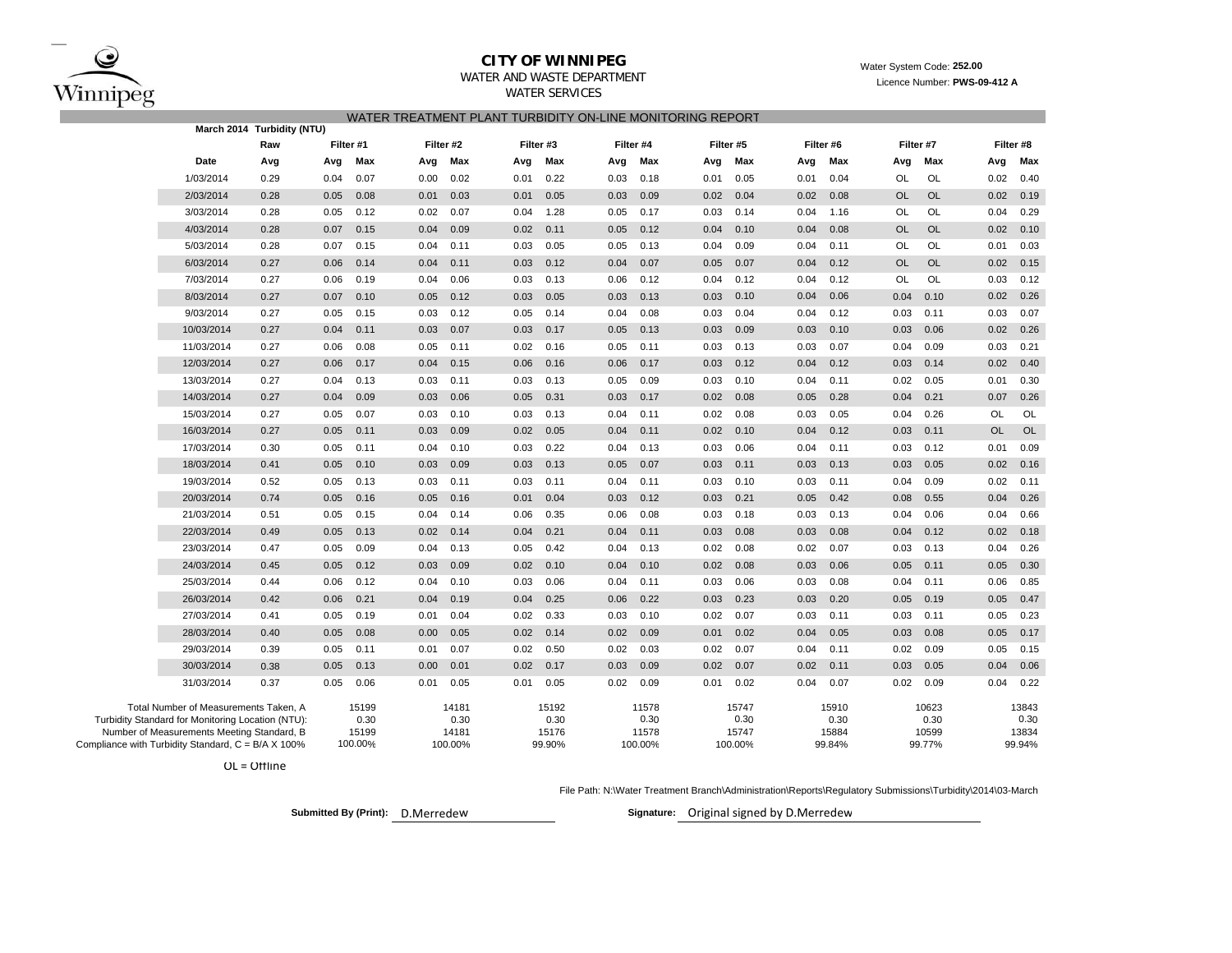

### **CITY OF WINNIPEG** WATER System Code: 252.00 WATER AND WASTE DEPARTMENT Licence Number: **PWS-09-412 A** WATER SERVICES

**% Volume Treated To**

WATER TREATMENT PLANT UV REPORT

0.00 0.00 73.70 73.70| 0.00 0.00 0.00 0.00| 0.00 0.00 80.53 80.53| 0.00 0.00 0.00 0.00 0.00 82.86 82.86| 0.00 0.00 0.00 0.00 0.00 0.00 237.09 237.09| 100.00 0.00 0.00 73.89 73.89| 0.00 0.00 0.00| 0.00 0.00 80.66 80.66| 0.00 0.00 0.00 0.00| 0.00 0.00 83.44 83.44| 0.00 0.00 0.00 0.00 0.00 0.00 237.99| 100.00 1000| 0.00 0.00| 0.00 0.00| 0.00| 0.00| 0.00| 0.00| 0.00| 0.00| 0.00| 0. 0.00 0.00 74.64 0.00 0.00 0.00 0.00 83.18 83.18 0.00 0.00 0.00 0.00 0.00 83.88 83.88 0.00 0.00 0.00 241.70 241.70 100.00 0.00 0.00 75.26 75.26| 0.00 0.00 0.00 0.00| 0.00 0.00 84.44 84.44| 0.00 0.00 0.00 0.00 0.00 83.34 0.00 0.00 0.00 0.00 0.00 0.00 243.05 243.05| 100.00 0.00 0.00 24.95 0.00 56.73 56.73 0.00 32.39 32.39 0.00 0.05 49.42 49.47 0.00 79.31 79.31 0.00 0.00 0.00 242.80 242.84 99.98 0.00 0.00 37.16 37.16| 0.00 0.00 44.97 44.97| 0.00 0.00 0.00 0.00 0.00 0.00 80.96 0.00 0.00 79.64 79.64| 0.00 0.00 0.00 0.00 0.00 0.00 242.73 242.73| 100.00 0.00 0.00 79.03 0.00 0.00 0.00 0.00 0.00 0.00 0.00 0.00 81.37 81.37 0.00 79.00 79.00 0.00 0.00 0.00 239.40 239.40 100.00 0.00 0.05 71.29 0.00 0.00 0.00 0.00 0.00 0.00 0.00 0.00 73.55 73.55 0.00 70.92 70.92 0.00 0.00 0.00 215.76 215.82 99.98 0.00 0.00 68.14 0.00 0.00 0.00 0.00 0.00 0.00 0.00 0.00 70.34 70.34 0.00 66.51 66.51 0.00 0.00 0.00 204.99 204.99 100.00 0.31 0.36 1236.24 1236.91 0.00 0.00 298.92 298.92 0.00 0.06 1717.37 1717.43 0.00 0.05 448.55 448.60 0.00 0.34 1896.59 0.03 1.00 1154.58 1155.61 0.34 1.80 6751.92 6754.06

Untreated Below To Postal Untreated Below To Total Untreated Below To Total Untreated Below To Total Ontreated Below To Total Intreated Below To Total Do**se** 0.00 0.00 36.06 0.00 58.44 58.44 0.00 63.08 63.08 0.00 0.00 0.00 0.00 0.00 68.33 68.33 0.00 0.00 0.00 225.91 225.91 100.00 0.00 0.00 35.40 0.00 57.18 57.18 0.00 61.82 61.82 0.00 0.00 0.00 0.00 0.00 66.56 66.56 0.00 0.00 0.00 220.96 220.96 100.00 0.00 0.00 14.14 0.00 59.97 59.97 0.00 62.43 62.43 0.00 0.00 0.00 0.00 0.00 47.39 47.39 0.10 27.81 0.03 211.73 211.86 99.94 0.00 0.00 0.00 0.00 21.63 21.63 0.00 77.50 77.50 0.00 0.00 0.00 0.00 0.00 40.70 40.70 0.00 68.15 0.00 207.97 207.97 100.00 0.00 0.00 0.00 0.00 0.00 0.00 0.06 84.98 85.04 0.00 0.00 0.00 0.00 0.00 43.35 43.35 0.00 79.60 0.00 207.93 207.98 99.97 0.00 0.00 0.00 0.00 0.00 0.00 0.00 85.00 85.00 0.00 0.00 0.00 0.00 0.00 42.91 42.91 0.00 79.48 0.00 207.40 207.40 100.00 0.00 0.00 0.00 0.00 0.00 0.00 0.00 85.00 85.00 0.00 0.00 0.00 0.00 0.00 42.58 42.58 0.00 77.14 0.00 204.72 204.72 100.00 0.00 0.00 0.00 0.00 0.00 0.00 0.00 84.98 84.98 0.00 0.00 0.00 0.00 0.00 43.63 43.63 0.00 79.38 0.00 207.99 207.99 100.00 0.00 0.00 0.00 0.00 0.00 0.00 0.00 85.00 85.00 0.00 0.00 0.00 0.00 0.00 44.27 44.27 0.00 80.62 0.00 209.89 209.89 100.00 0.00 0.00 0.00 0.00 0.00 0.00 0.00 85.00 85.00 0.00 0.00 0.00 0.00 0.00 44.27 44.27 0.00 81.22 0.00 210.48 210.48 100.00 0.00 0.00 0.00 0.00 0.00 0.00 0.00 85.00 85.00 0.00 0.00 0.00 0.00 0.00 43.34 43.34 0.00 79.67 0.00 208.01 208.01 100.00 0.00 0.00 0.00 0.00 0.00 0.00 0.00 85.04 85.04 0.00 0.00 0.00 0.00 0.00 43.27 43.27 0.00 79.69 0.00 208.00 208.00 100.00 0.00 0.00 0.00 0.00 0.00 0.00 0.00 82.38 82.38 0.00 0.00 0.00 0.00 0.00 44.84 44.84 0.00 80.68 0.00 207.90 207.90 100.00 0.00 0.00 17.35 0.00 0.00 0.00 0.00 48.79 48.79 0.00 0.00 0.00 0.00 0.00 60.35 60.35 0.00 84.45 0.00 210.94 210.94 100.00 0.00 0.00 82.60 0.00 0.00 0.00 0.00 0.00 0.00 0.00 0.00 0.00 0.00 0.00 50.01 50.01 0.00 81.19 0.00 213.79 213.79 100.00 0.00 0.00 72.00 0.00 0.00 0.00 0.00 0.00 0.00 0.00 0.00 0.00 0.00 0.00 72.99 72.99 0.10 71.90 0.00 216.88 216.98 99.95 0.00 0.00 72.00 0.00 0.00 0.00 0.00 0.00 0.00 0.00 0.00 16.83 16.83 0.34 59.01 59.34 0.45 70.67 0.00 218.52 219.30 99.64 0.00 0.00 71.61 0.00 0.00 0.00 0.00 38.79 38.79 0.00 0.00 36.66 36.66 0.00 43.33 43.33 0.36 32.95 0.00 223.35 223.71 99.84 0.00 0.00 73.06 73.06| 0.00 0.00 0.00| 0.00 0.00 38.98 38.98| 0.00 0.00 39.42 39.42| 0.00 0.00 78.28 78.28| 0.00 0.00 0.00 0.00 0.00 0.00 229.73 229.73| 100.00 0.31 0.31 39.83 0.00 0.00 0.00 0.00 44.07 44.07 0.00 0.00 0.00 0.00 0.00 45.86 45.86 0.00 0.00 0.31 129.76 130.37 99.53 0.00 0.00 71.67 71.67| 0.00 0.00 0.00| 0.00 0.00 78.90| 0.00 0.00 0.00 0.00| 0.00 0.00 80.74 80.74| 0.00 0.00 0.00 0.00 0.00 0.00 231.31 231.31| 100.00 0.00 0.00 72.46 0.00 0.00 0.00 0.00 79.44 79.44 0.00 0.00 0.00 0.00 0.00 81.34 81.34 0.00 0.00 0.00 233.24 233.24 100.00 0.00 0.00 81.34 81.34 0.00 0.00 0.00 0.00 0.00 0.00 23/03/2014 91.99 73.70 0.00 0.00 0.00 0.00 0.00 0.00 22/03/2014 91.99 | 0.00 0.00 72.46 72.46 0.00 0.00 0.00 0.00 0.00 0.00 0.00 45.86 45.86 0.00 0.00 0.00 0.00 0.31 0.31 21/03/2014 91.99 71.67 0.00 0.00 0.00 0.00 0.00 0.00 20/03/2014 91.99 40.45 0.00 0.00 0.00 0.00 43.33 43.33 0.00 0.36 32.95 33.30 0.00 0.36 19/03/2014 91.99 73.06 0.00 0.00 0.00 0.00 0.00 0.00 18/03/2014 91.99 | 0.00 0.00 71.61 71.61 0.00 0.00 0.00 0.00 0.00 0.00 0.00 72.00 0.10 17/03/2014 92.00 72.00 0.00 0.00 0.00 0.00 71.12 0.78 16/03/2014 91.99 72.00 0.00 0.00 0.00 0.00 84.45 0.00 15/03/2014 91.99 82.60 0.00 0.00 0.00 0.00 81.19 0.00 14/03/2014 91.99 17.35 0.00 0.00 0.00 0.00 43.27 43.27 0.00 0.00 79.69 79.69 0.00 0.00 13/03/2014 92.39 0.00 0.00 0.00 0.00 0.00 80.68 0.00 12/03/2014 92.68 0.00 0.00 0.00 0.00 0.00 44.27 44.27 0.00 0.00 81.22 81.22 0.00 0.00 11/03/2014 93.38 0.00 0.00 0.00 0.00 0.00 79.67 0.00 10/03/2014 93.68 0.00 0.00 0.00 0.00 0.00 43.63 43.63 0.00 0.00 79.38 79.38 0.00 0.00 9/03/2014 93.92 0.00 0.00 0.00 0.00 0.00 80.62 0.00 8/03/2014 93.97 0.00 0.00 0.00 0.00 0.00 42.91 42.91 0.00 0.00 79.48 79.48 0.00 0.00 7/03/2014 94.06 0.00 0.00 0.00 0.00 0.00 77.14 0.00 6/03/2014 93.98 0.00 0.00 0.00 0.00 0.00 40.70 40.70 0.00 0.00 68.15 68.15 0.00 0.00 5/03/2014 93.94 0.00 0.00 0.00 0.00 0.00 79.60 0.06 4/03/2014 94.13 0.00 0.00 0.00 0.00 0.00 0.00 0.00 3/03/2014 94.45 | 0.00 0.00 14.14 14.14 0.00 0.00 59.97 59.97| 0.00 0.00 62.43 62.43| 0.00 0.00 0.00 0.00 0.00 0.00 47.39 47.39| 0.03 0.10 27.81 27.93| 0.03 0.10 2/03/2014 93.87 35.40 0.00 0.00 Untreated Below | To | Total Untreated Below | To | Total Untreated Below 1/03/2014 93.78 36.06 0.00 0.00 0.00 0.00 0.00 0.00 Total Untreated Below To Total Untreated **UVR-D400A UVR-D500A UVR-D600A Total** Date | % | Water Volume [ML] | Water Volume [ML] | Water Volume [ML] | Water Volume [ML] | Water Volume [ML] | Water Volume [ML] | Water Volume [ML] | Water Volume [ML] **Transmittance UVR-D100A UVR-D200A UVR-D300A** Report Period: **March 2014** Report Created: **Tuesday, April 01, 2014**

31/03/2014 91.90 68.14 0.00 0.00 0.00 0.00 0.00 0.00

29/03/2014 87.22 79.03 0.00 0.00 0.00 0.00 0.00 0.00

27/03/2014 91.99 | 0.00 0.00 24.95 24.95 0.00 0.00 56.73 56.73 0.00 0.00 32.39 0.00 0.05 49.42 49.47 0.00 0.00 79.31 79.31 0.00 0.00 0.00 0.00 0.00 0.00 0.00

25/03/2014 91.99 74.64 0.00 0.00 0.00 0.00 0.00 0.00

**Water Volume [%]:**

To Dose Below Dose Untreated:

0.00 % 0.03 % 99.97 %

30/03/2014 93.59 71.35 0.00 0.00

28/03/2014 91.99 | 0.00 0.00 37.16 37.16 0.00 0.00 44.97 44.97 0.00

26/03/2014 91.99 75.26 0.00 0.00

24/03/2014 91.99 | 0.00 0.00 73.89 73.89 0.00 0.00 0.00 0.00 0.00

Submitted By (Print): D.Merredew **D.Merredew Signature: Criginal signed by D.Merredew** 

1236.91 0.00 0.00 298.92 298.92 0.00

0.00 0.34 1896.26 1896.59 0.03 1.00 1154.58 1155.61 0.34 1.80

 $0.00$   $0.00$   $70.92$   $70.92$   $0.00$   $0.00$   $0.00$   $0.00$   $0.00$   $0.05$ 

0.00 0.00 79.64 79.64 0.00 0.00 0.00 0.00 0.00 0.00

0.00 0.00 83.34 83.34 0.00 0.00 0.00 0.00 0.00 0.00

0.00 0.00 0.00 0.00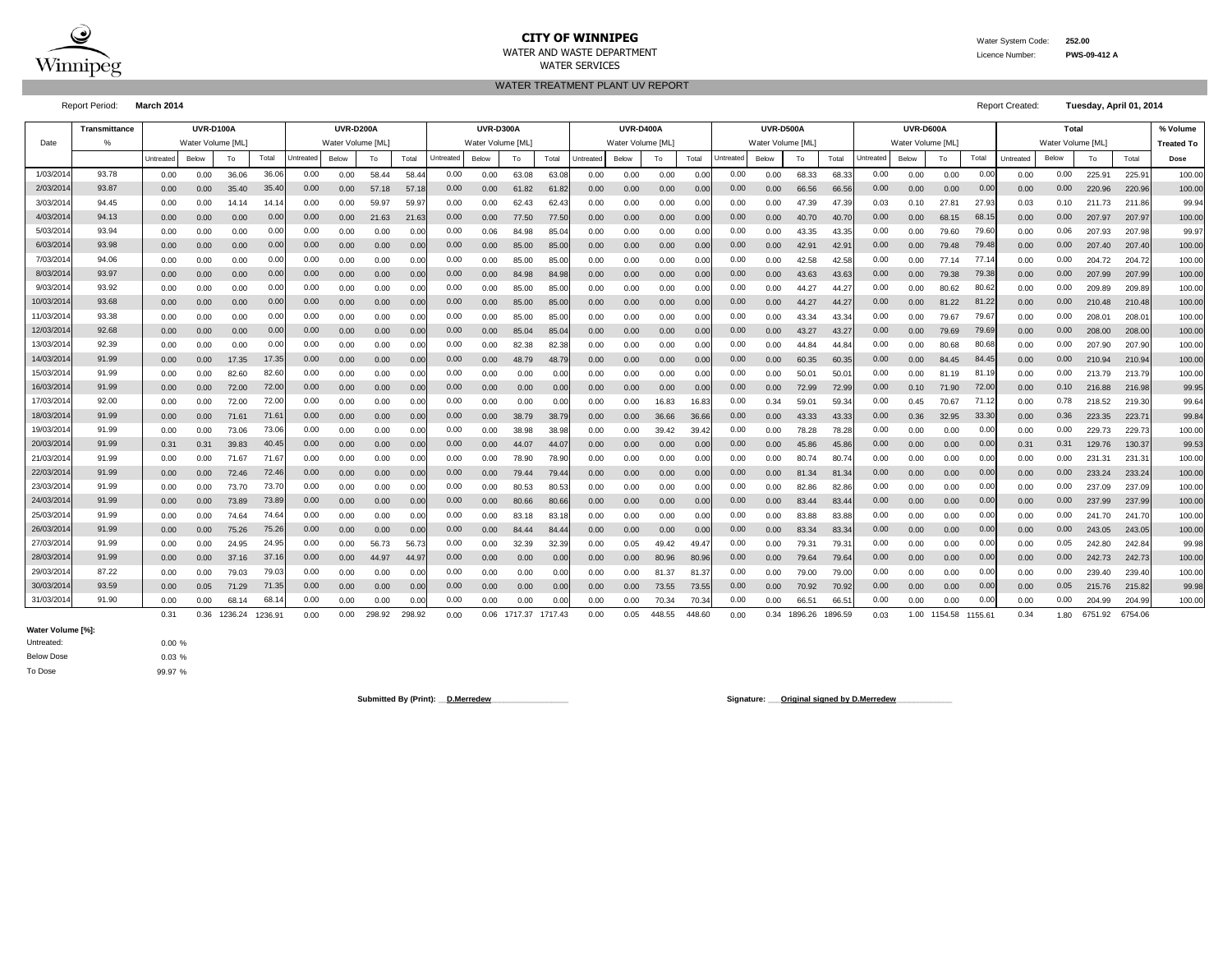

WATER SYSTEM City of Winnipeg Contact Contact Contact Contact Contact Contact Contact Contact Contact Contact Contact Contact Contact Contact Contact Contact Contact Contact Contact Contact Contact Contact Contact Contact LOCATION OF NON-COMPLIANCE INCIDENT (ex. Water Plant): Deacon Water Treatment Plant OPERATOR: Roberta Cameron for Hailey Harris Signature: TYPE OF NON-COMPLIANCE INCIDENT: INITIAL TEST RESULTS: Low disinfectant residual entering the distribution system, 21(1) MR 40/2007 Low disinfectant residual in the distribution system, 22 MR 40/2007 Filtered water turbidity exceeding the turbidity standard, 6(1) MR 41/2007 Low positive total coliform (<10 CFU/100mL), 3 MR 41/2007 **Other** DESCRIPTION OF CORRECTIVE ACTIONS TAKEN (attach additional sheets if required): TIVE ACTION REPORT<br>
Water Stewartship<br>
Water Stewartship<br>
CF NON-COMPLIANCE INCIDENT (ex. Water Plant): <u>Deacon Water Treatment Plant</u><br>
1: Roberta Cameron for Halley Harris<br>
1: Roberta Cameron for Halley Harris<br>
1: Robert See below **DATE** March 03, 2014 March 03, <sup>2014</sup> at 10:25 the flow control valve on filter <sup>3</sup> did not follow the PID loop when control was switched from Manual to Remote. This caused <sup>a</sup> fast increase inflow, causing the turbidity to spike as high as 1.28 ntu for 1-2 minutes. The corrective action taken was to allow water to flow into the backwash supply tank and shut off flow to filtered water chamber until the turbidity came down to acceptable limits before putting filter <sup>3</sup> back online. Running filter <sup>3</sup> with the flow control valve in Manual setting prevents future turbidity spikes until the flow control valve control systems are corrected.

TEST RESULTS AFTER CORRECTIVE ACTIONS:

 $<$  0.10 ntu measured online  $\parallel$  DATE: March 03, 2014

(attach laboratory results if applicable)

EMERGENCY REPORTING IS REQUIRED WHERE A POTENTIAL HEALTH RISK IS INVOLVED. FOLLOW THE INSTRUCTIONS OF YOUR DRINKING WATER OFFICER ON SITUATIONS REQUIRING IMMEDIATE REPORTING.

DISTRIBUTION:

FORWARD THE ORIGINAL TO YOUR DRINKING WATER OFFICER WITH YOUR MONTHLY DISINFECTION OR TURBIDITY MONITORING REPORT

RETAIN A COPY FOR YOUR RECORDS

Contact your Drinking Water Officer with any comments. questions or concerns.